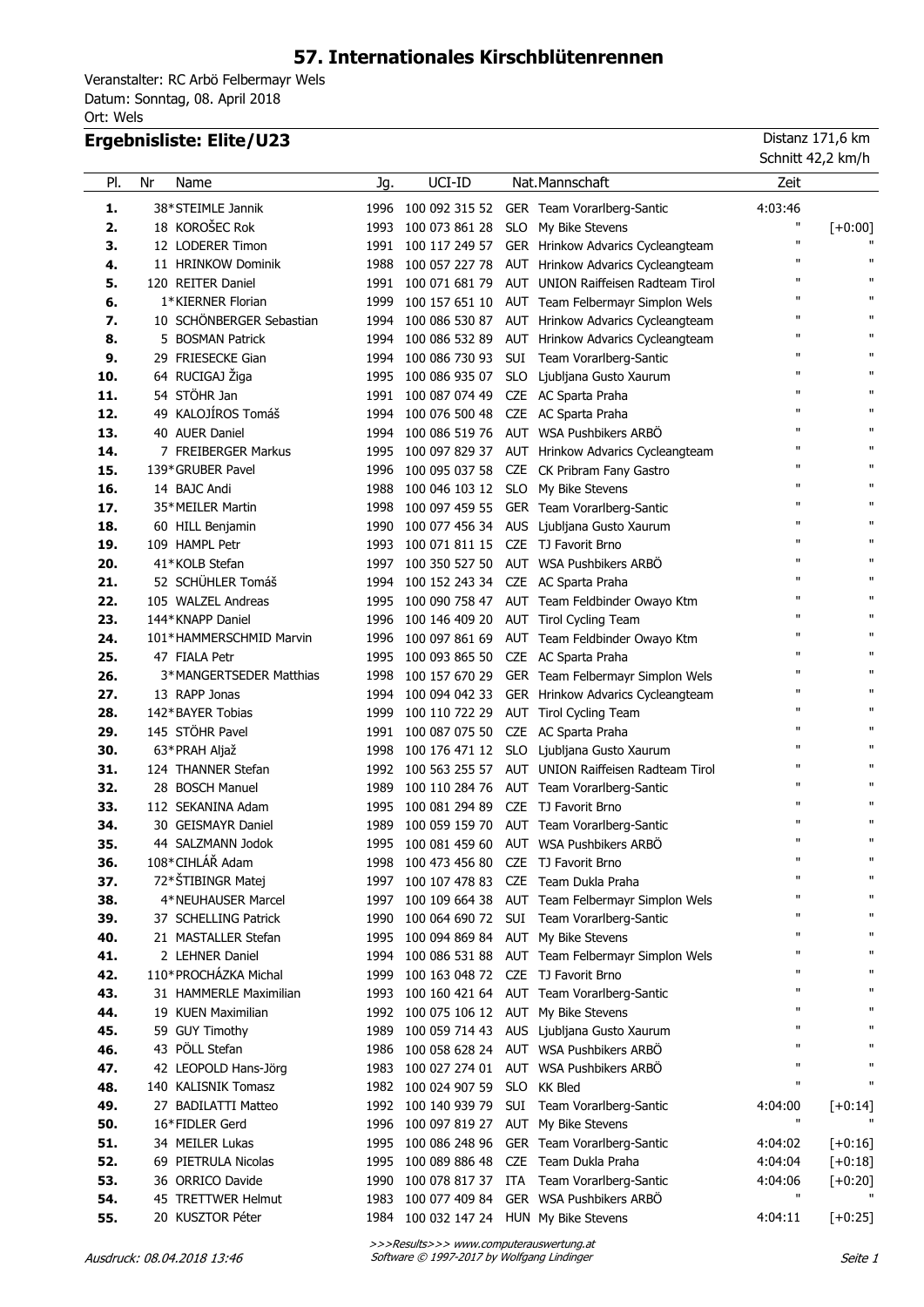| 56. | 39 THALMANN Roland         | 1993 | 100 077 391 66 |            | SUI Team Vorarlberg-Santic                        | 4:04:18      | $[-6:32]$    |
|-----|----------------------------|------|----------------|------------|---------------------------------------------------|--------------|--------------|
| 57. | 77 KONCZER Michael         | 1993 |                |            | 100 144 656 13 AUT ARBÖ Denzel Cliff Wien         | 4:04:21      | $[-10:35]$   |
| 58. | 82 GAUBITZER Michael       | 1983 |                |            | 100 065 641 53 AUT ARBÖ headstart ON Fahrrad      | $\mathbf{H}$ | $\mathbf{u}$ |
| 59. | 95 VÍGH Zoltán             | 1987 | 100 048 405 83 |            | HUN Kontent-DKSI                                  | 4:07:00      | $[+3:14]$    |
| 60. | 130 TIEFENGRABNER Matthias | 1995 |                |            | 100 149 732 45 AUT Wohnbefinden Graz ARBÖ         | 4:10:13      | $[+6:27]$    |
| 61. | 118*KOLLER Jan             | 1997 |                |            | 100 350 763 92 AUT UNION Raiffeisen Radteam Tirol | п            |              |
| 62. | 83 HOPFGARTNER Paul        | 1990 |                |            | 100 098 856 94 AUT ARBÖ headstart ON Fahrrad      | $\mathbf{u}$ | $\mathbf{H}$ |
| 63. | 84 RUMPL Clemens           | 1994 |                |            | 100 350 630 56 AUT ARBÖ headstart ON Fahrrad      | п            | п            |
| 64. | 25*UMHALLER Thomas         | 1995 | 100 093 997 85 |            | AUT My Bike Stevens                               | п            | $\mathbf{H}$ |
| 65. | 116 DÜRAGER Alexander      | 1984 | 100 031 775 40 |            | AUT UNION Raiffeisen Radteam Tirol                | п            | $\mathbf{u}$ |
| 66. | 53*SCHURAN Michal          | 1996 | 100 092 204 38 |            | CZE AC Sparta Praha                               | п            | $\mathbf{H}$ |
| 67. | 126*ILIC Ognjen            | 1998 | 100 152 137 25 |            | SRB Wohnbefinden Graz ARBÖ                        | $\mathbf{u}$ | $\mathbf{H}$ |
| 68. | 57*DEBEVEC Blaž            | 1999 | 100 175 623 37 |            | SLO Ljubljana Gusto Xaurum                        | п            | $\mathbf{H}$ |
| 69. | 24 UMHALLER Andreas        | 1992 | 100 093 992 80 |            | AUT My Bike Stevens                               | $\mathbf{u}$ | $\mathbf{H}$ |
| 70. | 135*MÓRICZ Dániel          | 1996 | 100 095 006 27 |            | HUN Kőbánya Cycling Team                          | п            | $\mathbf{H}$ |
| 71. | 90*GÖNCZI Gergö            | 1996 | 100 098 029 43 |            | HUN Kontent-DKSI                                  | $\mathbf{u}$ | $\mathbf{u}$ |
| 72. | 94*SZENTPÉTERI András      | 1996 | 100 236 495 90 |            | HUN Kontent-DKSI                                  | $\mathbf{u}$ | $\mathbf{H}$ |
| 73. | 100*HAMETNER Patrick       | 1998 | 100 098 802 40 |            | AUT Team Feldbinder Owayo Ktm                     | п            | $\mathbf{H}$ |
| 74. | 102*HAMMERSCHMID Raphael   | 1996 |                |            | 100 097 860 68 AUT Team Feldbinder Owayo Ktm      | п            | $\mathbf{H}$ |
| 75. | 80*STIDL Timo              | 1998 |                |            | 100 111 518 49 AUT ARBÖ Denzel Cliff Wien         | п            | $\mathbf{H}$ |
| 76. | 98 BAUMGARTNER Thomas      | 1988 |                |            | 100 350 567 90 AUT Team Feldbinder Owayo Ktm      | $\mathbf{u}$ | $\mathbf{u}$ |
| 77. | 103*RECKENDORFER Lukas     | 1997 |                |            | 100 149 709 22 AUT Team Feldbinder Owayo Ktm      | п            | п            |
| 78. | 71*SPUDIL Martin           | 1997 | 100 106 057 20 |            | CZE Team Dukla Praha                              | п            | $\mathbf{H}$ |
| 79. | 134 BENDEGUZ-BENZE Bernard | 1988 | 100 621 788 02 |            | HUN Kőbánya Cycling Team                          | п            | $\mathbf{H}$ |
| 80. | 125*WURM Philipp           | 1998 | 100 153 034 49 |            | AUT UNION Raiffeisen Radteam Tirol                | п            | $\mathbf{u}$ |
| 81. | 114 ZECHMEISTER Tomas      | 1993 | 100 071 828 32 |            | CZE TJ Favorit Brno                               | Ħ            | $\mathbf{u}$ |
| 82. | 107*ANDĚL Jan              | 1999 | 100 111 966 12 |            | CZE TJ Favorit Brno                               | п            | п            |
| 83. | 123 STOIBER Lukas          | 1989 |                |            | 100 080 117 76 AUT UNION Raiffeisen Radteam Tirol | 4:10:26      | $[-6:40]$    |
| 84. | 62*POTOCKI Viktor          | 1999 | 100 153 380 07 |            | CRO Ljubljana Gusto Xaurum                        | 4:10:41      | $[+6:55]$    |
| 85. | 56*CIZELJ Pavel            | 1999 | 100 158 300 77 |            | SLO Ljubljana Gusto Xaurum                        | Ħ            |              |
| 86. | 67*KOHOUT Michal           | 1996 | 100 095 027 48 | <b>CZE</b> | Team Dukla Praha                                  | $\mathbf{u}$ | $\mathbf{u}$ |
| 87. | 137*ISTLSTEKKER Zsolt      | 1998 | 100 150 842 88 |            | HUN Kőbánya Cycling Team                          | 4:13:36      | $[+9:50]$    |
| 88. | 91 HAJDU Barna             | 1988 | 100 145 618 05 |            | HUN Kontent-DKSI                                  | 4:19:14      | $[+15:28]$   |
| 89. | 96 GEYER Manuel            | 1980 | 100 548 999 60 |            | AUT RC ARBÖ Grassinger Bikers Best                | 4:21:14      | $[+17:28]$   |
| 90. | 93 PÁPAI Adam              | 1995 | 100 090 042 10 |            | HUN Kontent-DKSI                                  | п            | $\mathbf{u}$ |

Nicht in der Wertung:

| 6 EICHINGER Daniel        | 1995 |                                    |            | 100 156 034 42 AUT Hrinkow Advarics Cycleangteam | <b>DNF</b> |
|---------------------------|------|------------------------------------|------------|--------------------------------------------------|------------|
| 8*FRIEDL Nils             | 1997 | 100 101 966 03                     |            | AUT Hrinkow Advarics Cycleangteam                | <b>DNF</b> |
| 9 GRAF Andreas            | 1985 | 100 029 316 06                     |            | AUT Hrinkow Advarics Cycleangteam                | <b>DNF</b> |
| 15*EDELBAUER Tobias       | 1998 | 100 111 517 48                     |            | AUT My Bike Stevens                              | <b>DNF</b> |
| 17*GRUBER Julian          | 1997 | 100 106 099 62                     |            | AUT My Bike Stevens                              | <b>DNF</b> |
| 22 PELIKÁN János Zsombor  | 1995 | 100 086 896 65                     |            | HUN My Bike Stevens                              | <b>DNF</b> |
| 23 TRANNINGER Elias       | 1995 | 100 080 797 77                     |            | AUT My Bike Stevens                              | <b>DNF</b> |
| 26*AMANN Dominik          | 1999 | 100 160 125 59                     |            | AUT Team Vorarlberg-Santic                       | <b>DNF</b> |
| 32 HIRSCHBICHLER Johannes | 1993 | 100 350 583 09                     |            | AUT Team Vorarlberg-Santic                       | <b>DNF</b> |
| 48 HOREJŠÍ Josef          | 1995 | 100 459 342 31                     |            | CZE AC Sparta Praha                              | <b>DNF</b> |
| 51 RYBA Jan               | 1995 | 100 093 864 49 CZE AC Sparta Praha |            |                                                  | <b>DNF</b> |
| 55*SYROVÁTKA Matej        | 1999 | 100 109 671 45                     |            | CZE AC Sparta Praha                              | <b>DNF</b> |
| 61*NISHI Torataro         | 1996 | 100 213 156 31                     | <b>JPN</b> | Ljubljana Gusto Xaurum                           | <b>DNF</b> |
| 65 HOCHMANN Jirí          | 1986 | 100 030 963 04                     | <b>CZE</b> | Team Dukla Praha                                 | <b>DNF</b> |
| 66*KABRHEL Milan          | 1999 | 100 155 226 10                     | <b>CZE</b> | Team Dukla Praha                                 | <b>DNF</b> |
| 68 KRAUS Jan              | 1993 | 100 075 034 37                     | <b>CZE</b> | Team Dukla Praha                                 | <b>DNF</b> |
| 70*ROZEHNAL Jan           | 1999 | 100 154 260 14                     | <b>CZE</b> | Team Dukla Praha                                 | <b>DNF</b> |
| 73*STRUPEK Matyáš         | 1997 | 100 101 701 29                     | <b>CZE</b> | Team Dukla Praha                                 | <b>DNF</b> |
| 75*FÜHRER Alexander       | 1996 | 100 091 280 84                     |            | AUT ARBÖ Denzel Cliff Wien                       | <b>DNF</b> |
| 76*HOFFMANN Tristan       | 1998 | 100 350 234 48                     |            | AUT ARBÖ Denzel Cliff Wien                       | <b>DNF</b> |
| 78 LECHNER Petr           | 1984 | 100 027 223 47                     | <b>CZE</b> | ARBÖ Denzel Cliff Wien                           | <b>DNF</b> |
| 79 SANKOVIC Alex          | 1994 | 100 160 091 25                     | <b>SLO</b> | ARBÖ Denzel Cliff Wien                           | <b>DNF</b> |
| 81 WINTER Lukas           | 1986 | 100 054 352 16                     |            | AUT ARBÖ Denzel Cliff Wien                       | <b>DNF</b> |
| 85 STOCKMEYER Fabian      | 1991 | 100 075 664 85                     |            | AUT ARBÖ headstart ON Fahrrad                    | <b>DNF</b> |
| 86*VRHOVNIK Luka          | 1998 | 100 776 579 78                     |            | SLO BTC City Ljubljana                           | <b>DNF</b> |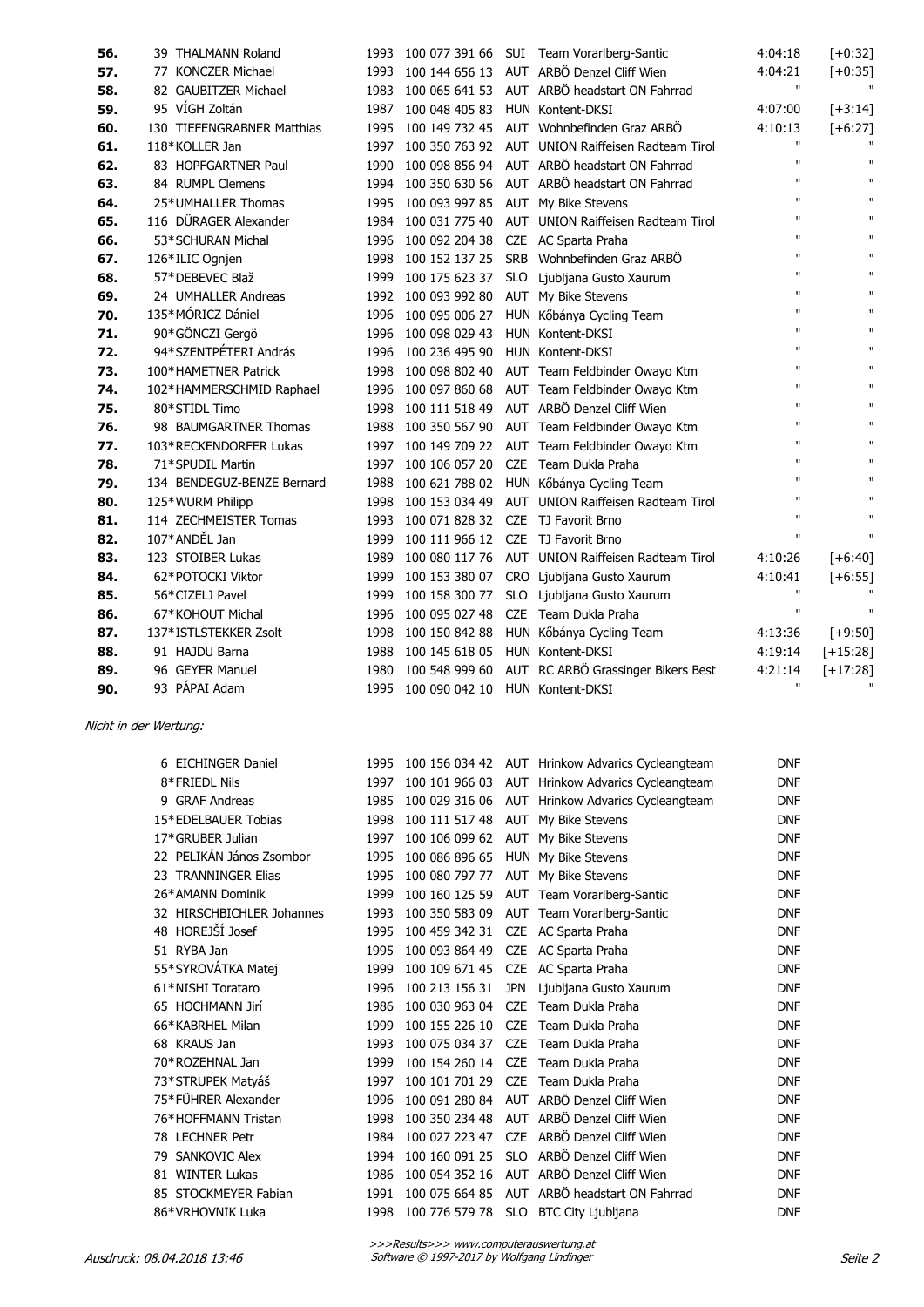| 87 JAURIS Rene             | 1963 | 100 061 878 73 CZE Favorit Racing  |                                                   | <b>DNF</b> |
|----------------------------|------|------------------------------------|---------------------------------------------------|------------|
| 88 RUGOVAC Denis           | 1993 | 100 075 033 36 CZE Favorit Racing  |                                                   | <b>DNF</b> |
| 89 VENDOLSKÝ Ondřej        | 1991 | 100 064 992 83 CZE Favorit Racing  |                                                   | <b>DNF</b> |
| 92*KISS Hunor Mate         | 1999 | 100 158 562 48 HUN Kontent-DKSI    |                                                   | <b>DNF</b> |
| 97 HEIGL Philipp           | 1993 |                                    | 100 483 815 60 AUT SU Bikestore.cc Team           | <b>DNF</b> |
| 99 GAUGL Florian           | 1991 |                                    | 100 071 679 77 AUT Team Feldbinder Owayo Ktm      | <b>DNF</b> |
| 104*STEINDLER Julian       | 1997 |                                    | 100 146 414 25 AUT Team Feldbinder Owayo Ktm      | <b>DNF</b> |
| 106*WOLFMAYR Andreas       | 1998 |                                    | 100 153 014 29 AUT Team Feldbinder Owayo Ktm      | <b>DNF</b> |
| 111*RYBIN Daniel           | 1999 | 100 155 285 69 CZE TJ Favorit Brno |                                                   | <b>DNF</b> |
| 119*KÖRNER Daniel          | 1999 |                                    | 100 110 715 22 AUT UNION Raiffeisen Radteam Tirol | <b>DNF</b> |
| 121*SCHÖßWENDTER Christoph | 1998 |                                    | 100 151 325 86 AUT UNION Raiffeisen Radteam Tirol | <b>DNF</b> |
| 127*KÖCK Daniel            | 1999 |                                    | 100 157 301 48 AUT Wohnbefinden Graz ARBO         | <b>DNF</b> |
| 128*SAGADIN Luka           | 1999 |                                    | 100 153 339 63 SLO Wohnbefinden Graz ARBO         | <b>DNF</b> |
| 129*TAFERNER Stefan        | 1996 |                                    | 100 097 834 42 AUT Wohnbefinden Graz ARBO         | <b>DNF</b> |
| 131*WINTER Stefan          | 1997 |                                    | 100 153 033 48 AUT Wohnbefinden Graz ARBÖ         | <b>DNF</b> |
| 133 LOKI Bence             | 1994 |                                    | 100 100 399 85 HUN Kőbánya Cycling Team           | <b>DNF</b> |
| 136*LASZLO Attila          | 1997 |                                    | 100 099 742 10 HUN Kőbánya Cycling Team           | <b>DNF</b> |
| 138*CZEH Balazs            | 1998 |                                    | 100 162 363 66 HUN Kőbánya Cycling Team           | <b>DNF</b> |
| 141*VERMEULEN Moran        | 1997 |                                    | 100 350 852 84 AUT Tirol Cycling Team             | <b>DNF</b> |
| 143*MOLNAR Gabor           | 1999 |                                    | 100 153 300 24 HUN BVSC-Zugló - Hungary           | <b>DNF</b> |
|                            |      |                                    |                                                   |            |

Anzahl der Starter: 135 Ausgeschiedene Fahrer: 45 Nicht am Start: 10

#### **Communiqué:**

**penalites Strafen**

### **Pt.: 12.4.155**

Non-Regulation dispose of waste during the race Nichtregelkonformes entsorgen Abfällen während dem Rennen<br>#39 10007739166 THALMANN Roland TEAM TEAM VORARLBERG SANTIC **EUR 50,--**

Das Kommissarskollegium

#### **Ergebnisliste: Elite/U23 - LM OÖ** Distanz 171,6 km

|     |                          |      |                |     |                                    |              | Schnitt 42,2 km/h |
|-----|--------------------------|------|----------------|-----|------------------------------------|--------------|-------------------|
| PI. | Nr<br>Name               | Jg.  | UCI-ID         |     | Nat.Mannschaft                     | Zeit         |                   |
| 1.  | 11 HRINKOW Dominik       | 1988 | 100 057 227 78 |     | AUT Hrinkow Advarics Cycleangteam  | 4:03:46      |                   |
| 2.  | 1*KIERNER Florian        | 1999 | 100 157 651 10 |     | AUT Team Felbermayr Simplon Wels   | п            | $[+0:00]$         |
| 3.  | 10 SCHÖNBERGER Sebastian | 1994 | 100 086 530 87 | AUT | Hrinkow Advarics Cycleangteam      | $\mathbf{H}$ | $\mathbf{u}$      |
| 4.  | 5 BOSMAN Patrick         | 1994 | 100 086 532 89 | AUT | Hrinkow Advarics Cycleangteam      | $\mathbf{u}$ | $\mathbf{u}$      |
| 5.  | 7 FREIBERGER Markus      | 1995 | 100 097 829 37 | AUT | Hrinkow Advarics Cycleangteam      | $\mathbf{H}$ | $\mathbf{H}$      |
| 6.  | 105 WALZEL Andreas       | 1995 | 100 090 758 47 |     | AUT Team Feldbinder Owavo Ktm      | $\mathbf{H}$ | $\mathbf{u}$      |
| 7.  | 101*HAMMERSCHMID Marvin  | 1996 | 100 097 861 69 |     | AUT Team Feldbinder Owayo Ktm      | $\mathbf{u}$ | $\mathbf{u}$      |
| 8.  | 4*NEUHAUSER Marcel       | 1997 | 100 109 664 38 |     | AUT Team Felbermayr Simplon Wels   | $\mathbf{H}$ | $\mathbf{u}$      |
| 9.  | 2 LEHNER Daniel          | 1994 | 100 086 531 88 |     | AUT Team Felbermayr Simplon Wels   | $\mathbf{u}$ | $\mathbf{H}$      |
| 10. | 100*HAMETNER Patrick     | 1998 | 100 098 802 40 |     | AUT Team Feldbinder Owayo Ktm      | 4:10:13      | $[+6:27]$         |
| 11. | 102*HAMMERSCHMID Raphael | 1996 | 100 097 860 68 |     | AUT Team Feldbinder Owayo Ktm      | $\mathbf{H}$ | $\mathbf{u}$      |
| 12. | 98 BAUMGARTNER Thomas    | 1988 | 100 350 567 90 |     | AUT Team Feldbinder Owayo Ktm      | $\mathbf{H}$ | $\mathbf{u}$      |
| 13. | 103*RECKENDORFER Lukas   | 1997 | 100 149 709 22 |     | AUT Team Feldbinder Owayo Ktm      | $\mathbf{H}$ | $\mathbf{u}$      |
| 14. | 96 GEYER Manuel          | 1980 | 100 548 999 60 |     | AUT RC ARBÖ Grassinger Bikers Best | 4:21:14      | $[-17:28]$        |
|     | Nicht in der Wertung:    |      |                |     |                                    |              |                   |
|     | 104*STEINDLER Julian     | 1997 | 100 146 414 25 |     | AUT Team Feldbinder Owayo Ktm      | <b>DNF</b>   |                   |
|     | 99 GAUGL Florian         | 1991 | 100 071 679 77 |     | AUT Team Feldbinder Owayo Ktm      | <b>DNF</b>   |                   |
|     | 106*WOLFMAYR Andreas     | 1998 | 100 153 014 29 |     | AUT Team Feldbinder Owayo Ktm      | <b>DNF</b>   |                   |
|     | 8*FRIEDL Nils            | 1997 | 100 101 966 03 |     | AUT Hrinkow Advarics Cycleangteam  | <b>DNF</b>   |                   |
|     | 6 EICHINGER Daniel       | 1995 | 100 156 034 42 | AUT | Hrinkow Advarics Cycleangteam      | <b>DNF</b>   |                   |
|     | <b>GRAF Andreas</b><br>9 | 1985 | 100 029 316 06 | AUT | Hrinkow Advarics Cycleangteam      | <b>DNF</b>   |                   |
|     | Anzahl der Starter: 20   |      |                |     |                                    |              |                   |